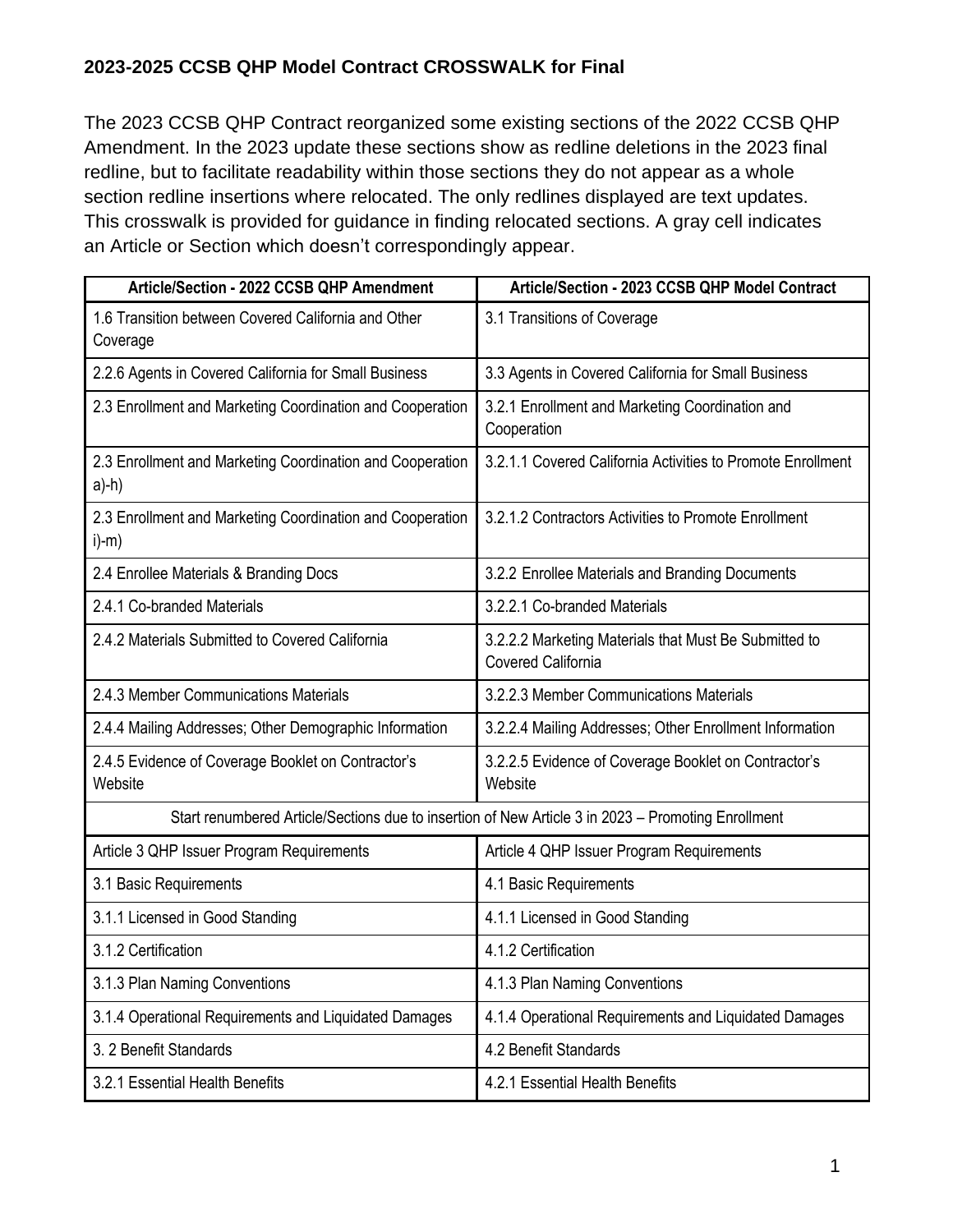| Article/Section - 2022 CCSB QHP Amendment         | Article/Section - 2023 CCSB QHP Model Contract                     |
|---------------------------------------------------|--------------------------------------------------------------------|
| 3.2.2 Patient-Centered Standard Benefit Designs   | 4.2.2 Patient-Centered Standard Benefit Designs                    |
| 3.2.3 Offerings Outside of Covered California     | 4.2.3 Offerings Outside of Covered California                      |
| 3.2.4 Pediatric Dental Benefits                   | 4.2.4 Pediatric Dental Benefits                                    |
| 3.2.5 Prescription Drugs                          | 4.2.5 Prescription Drugs                                           |
| 3.3 Network Requirements                          | 4.3 Network Requirements                                           |
| 3.3.1 Service Areas                               | 4.3.1 Service Areas                                                |
| 3.3.2 Network Adequacy                            | 4.3.2 Network Adequacy                                             |
| 3.3.5 Network Stability                           | 4.3.3 Network Stability                                            |
| 3.4 Participating Providers                       | 4.4 Participating Providers                                        |
| 3.4.1 Provider Contracts                          | 4.4.1 Provider Contracts                                           |
| 3.4.2 Provider Credentialing                      | 4.4.2 Provider Credentialing                                       |
| 3.4.3 Enrollee Costs; Disclosure                  | 4.4.3 Enrollee Costs; Disclosure                                   |
| 3.4.4 Covered California Provider Directory       | 4.4.4 Covered California Provider Directory                        |
| 3.4.5 Use of Symphony Provider Directory          | 4.4.5 Use of Symphony Provider Directory                           |
| 3.5 Premium Rate Setting                          | 4.5 Premium Rate Setting                                           |
| 3.5.1 Rating Variations                           | 4.5.1 Rating Variations                                            |
| 3.5.2 Covered California for Small Business Rates | 4.5.2 Covered California for Small Business Rates                  |
| 3.5.3 Rate Methodology                            | 4.5.3 Rate Methodology                                             |
| 3.6 Customer Service Standards                    | 4.6 Customer Service Standards                                     |
| 3.6.1 Basic Customer Service Requirements         | 4.6.1 Basic Customer Service Requirements                          |
| 3.6.2 Enrollee Appeals and Grievances             | 4.6.2 Covered California Enrollee Appeals and Grievances           |
| 3.6.3 Applications and Notices                    | 4.6.3 Applications and Notices                                     |
| 3.6.4 Customer Service Call Center                | 4.6.4 Customer Service Call Center                                 |
| 3.6.5 Customer Service Transfers                  | 4.6.5 Customer Service Transfers                                   |
| 3.6.6 Customer Care                               | 4.6.6 Customer Care                                                |
| 3.6.7 Notices                                     | 4.6.7 Notices                                                      |
| 3.6.8 Contractor-Specific Information             | 4.6.8 Contractor-Specific Information                              |
| 3.6.9 Enrollee Materials: Basic Requirements      | 4.6.9 Covered California Enrollee Materials: Basic<br>Requirements |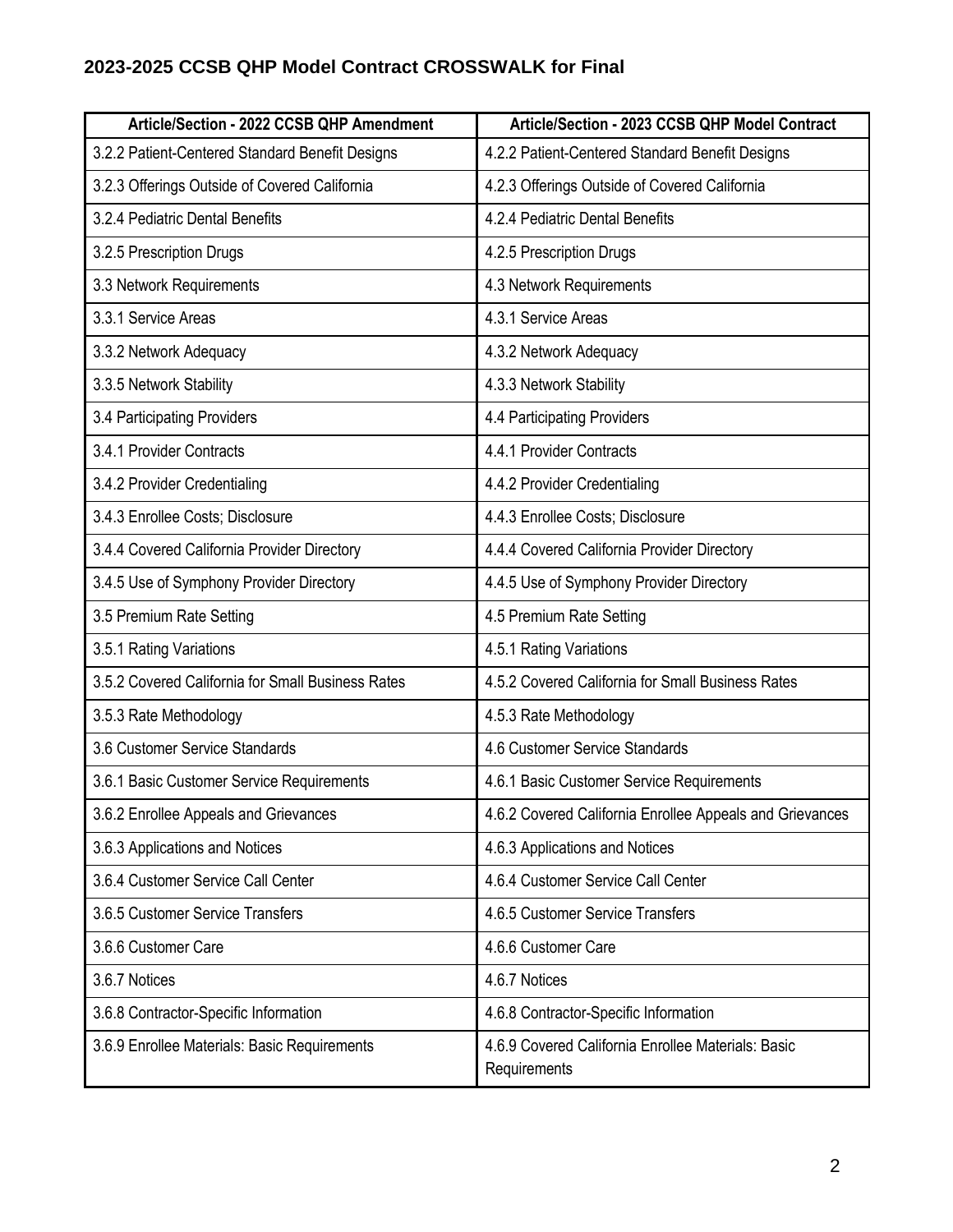| Article/Section - 2022 CCSB QHP Amendment                                       | Article/Section - 2023 CCSB QHP Model Contract                                                 |
|---------------------------------------------------------------------------------|------------------------------------------------------------------------------------------------|
| 3.6.10 New Enrollee Enrollment Packets                                          | 4.6.10 New Covered California Enrollee Enrollment Packets                                      |
| 3.6.11 Summary of Benefits and Coverage                                         | 4.6.11 Summary of Benefits and Coverage                                                        |
| 3.6.12 Electronic Listing of Participating Providers                            | 4.6.12 Electronic Listing of Participating Providers                                           |
| 3.6.13 Access to Medical Services Pending ID Card Receipt                       | 4.6.13 Access to Medical Services Pending ID Card Receipt                                      |
| 3.6.14 Explanation of Benefits                                                  | 4.6.14 Explanation of Benefits                                                                 |
| 3.6.15 Secure Plan Website for Enrollees and Providers                          | 4.6.15 Secure Plan Website for Enrollees and Providers                                         |
| 3.6.16 Required Reports                                                         | 4.6.16 Required Reports                                                                        |
| 3.6.17 Contractor Staff Training about Covered California                       | 4.6.17 Contractor Staff Training about Covered California                                      |
| 3.6.18 Customer Service Training Process                                        | 4.6.18 Customer Service Training Process                                                       |
| Article 4 – Quality, Network Management And Delivery<br><b>System Standards</b> | Article 5 Advancing Equity, Quality, and Value                                                 |
| 4.1 Covered California Quality Initiatives                                      | 5.1 Covered California Quality and Equity Initiatives                                          |
| 4.2 Quality Management Program                                                  | 5.2 Quality Improvement and Disparities Reduction<br>Programs                                  |
| 4.2 Quality Management Program - first paragraph                                | 5.2.1 a) General Requirements (Article 4.2 + NEW)                                              |
| 4.2 Quality Management Program - first paragraph                                | 5.2.1 b) General Requirements (Article 4.2 +NEW)                                               |
| 4.2 Quality Management Program 2 <sup>nd</sup> paragraph                        | 5.2.1 c) General Requirements (Article 4.2 + NEW)                                              |
|                                                                                 | 5.2.1 d) and e) General Requirements (NEW)                                                     |
| 4.3 Utilization Management                                                      | 5.3 Utilization Management                                                                     |
| 4.4 Transparency and Quality Reporting                                          | 5.4 Transparency and Quality Reporting                                                         |
| 4.5 Quality Rating System                                                       | 5.5 Quality Rating System                                                                      |
| 4.6 Quality Improvement Strategy                                                | This section deleted before renumbering occurred. Appears<br>in A1, deleted in model contract. |
| 4.7 Data Submission Requirements                                                | 5.6 Data Submission Requirements                                                               |
| <b>Article 5 Financial Provisions</b>                                           | <b>Article 6 Financial Provisions</b>                                                          |
| Article 6 Performance Standards                                                 | Article 7 Performance Standards                                                                |
| Article 7 Contract Term; Recertification and Decertification                    | Article 8 Contract Term; Recertification and Decertification                                   |
| Article 8 Insurance and Indemnification                                         | Article 9 Insurance and Indemnification                                                        |
| Article 9 Privacy and Security                                                  | Article 10 Privacy and Security                                                                |
| Article 10 Recordkeeping                                                        | Article 11 Recordkeeping                                                                       |